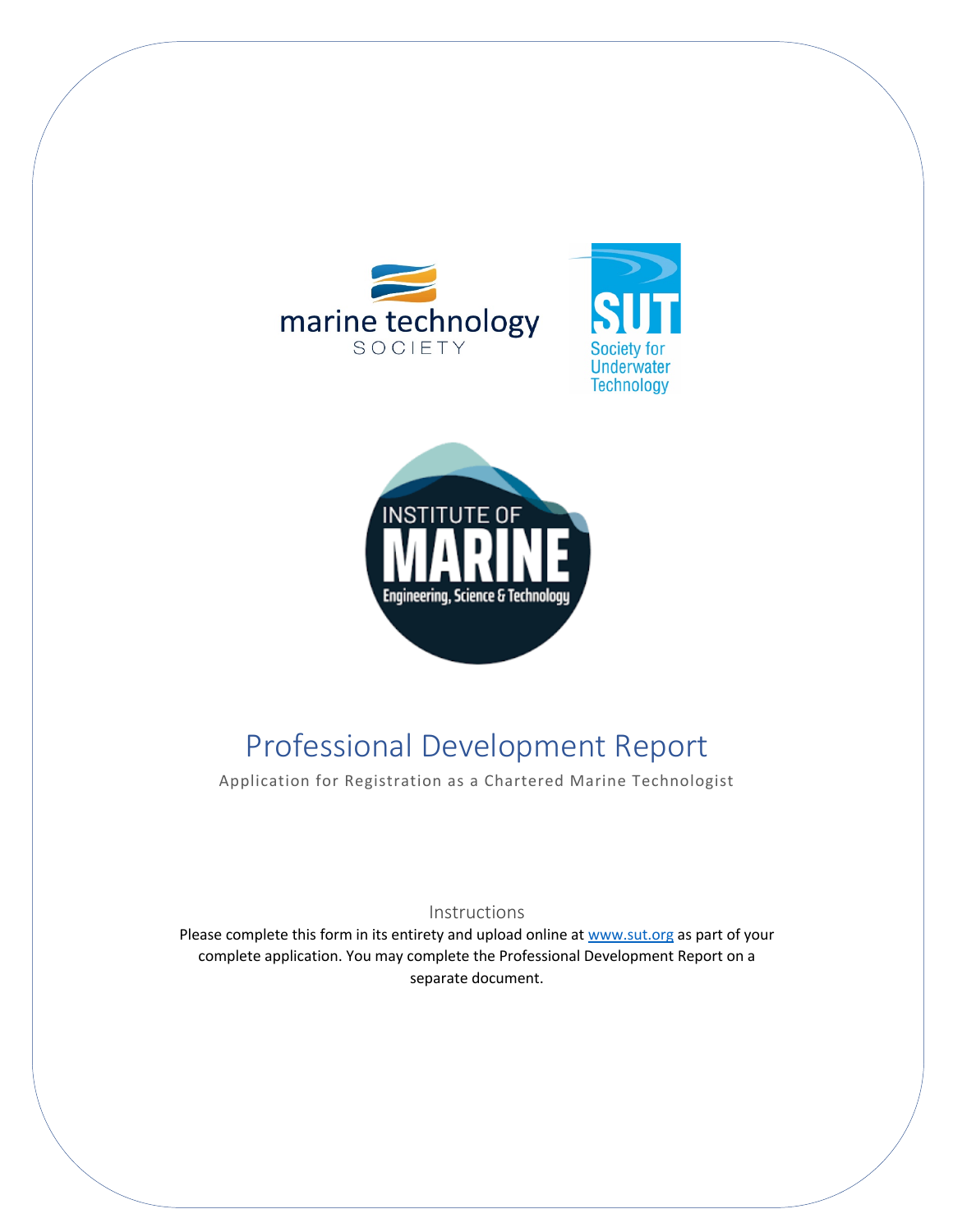# TEMPLATE Professional Development Report

#### Application for Registration as a Chartered Marine Technologist

#### (Complete the information below and upload with your application)

Date

| <b>Personal Details</b>          |  |
|----------------------------------|--|
|                                  |  |
|                                  |  |
|                                  |  |
|                                  |  |
| <b>Academic Qualifications</b>   |  |
|                                  |  |
|                                  |  |
| Career Overview - Positions Held |  |
|                                  |  |
|                                  |  |
|                                  |  |
|                                  |  |
| Career Overview - Introduction   |  |
|                                  |  |
|                                  |  |
|                                  |  |
|                                  |  |
|                                  |  |

Note: If you do not possess the requisite academic qualifications, you may submit the Career Appraisal Form to demonstrate that your experiential learning rises to the level of this standard.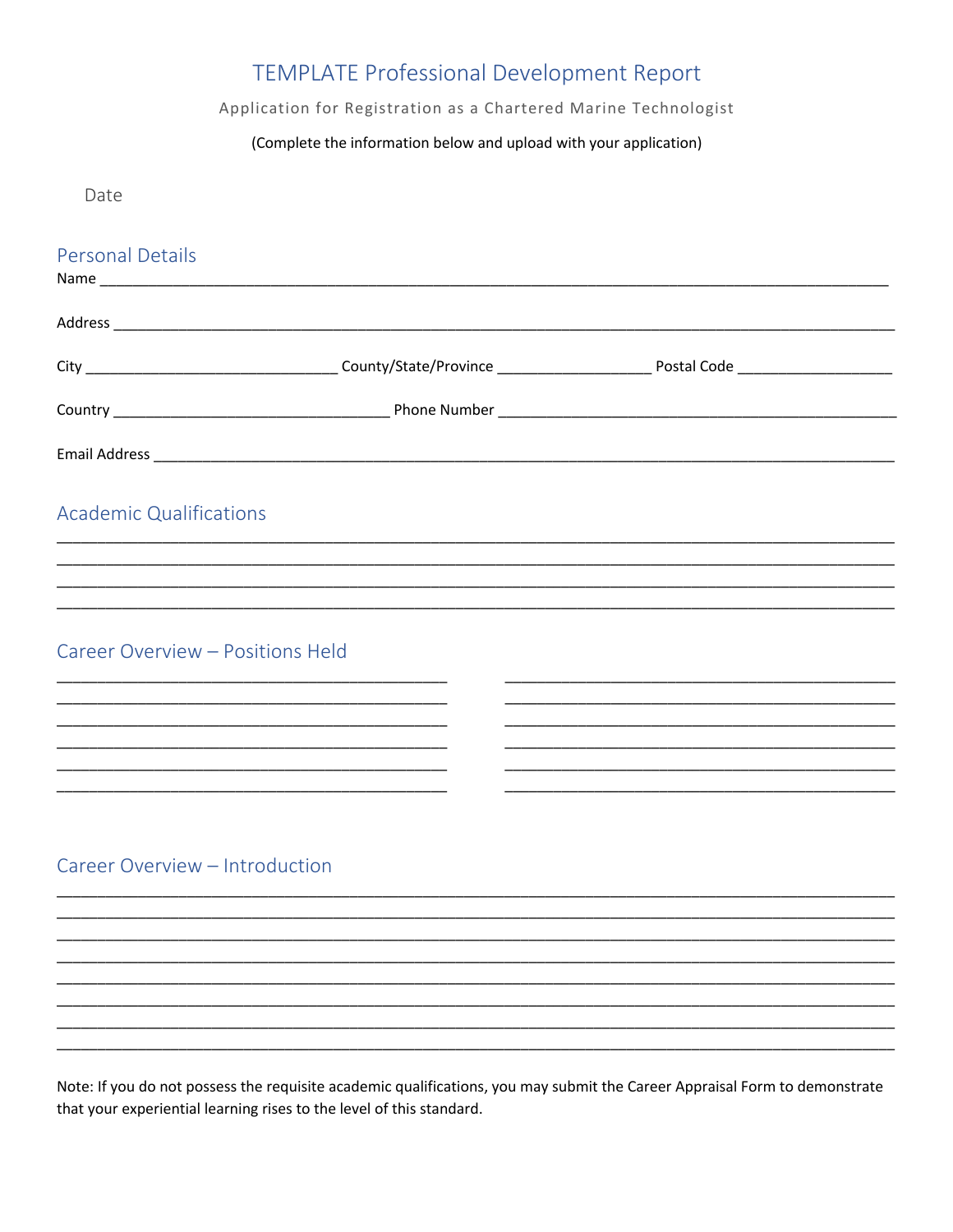| A1                                                                                                                                                                                                                                                                                                                                                                              |                                                                                                                                                                                                             |
|---------------------------------------------------------------------------------------------------------------------------------------------------------------------------------------------------------------------------------------------------------------------------------------------------------------------------------------------------------------------------------|-------------------------------------------------------------------------------------------------------------------------------------------------------------------------------------------------------------|
| A1. Maintain and extend a sound theoretical approach in<br>enabling the introduction and exploitation of new and<br>advancing technology and other relevant developments.<br>This could include an ability to:<br>Identify the limits of own personal knowledge and<br>skills<br>Strive to extend own technological capability<br>Broaden and deepen own knowledge base through | Engage in formal post-graduate academic study. Learn and<br>develop new relevant theories and techniques in the<br>workplace. Broaden your knowledge of appropriate codes,<br>standards and specifications. |
| research and experimentation.                                                                                                                                                                                                                                                                                                                                                   |                                                                                                                                                                                                             |

\_\_\_\_\_\_\_\_\_\_\_\_\_\_\_\_\_\_\_\_\_\_\_\_\_\_\_\_\_\_\_\_\_\_\_\_\_\_\_\_\_\_\_\_\_\_\_\_\_\_\_\_\_\_\_\_\_\_\_\_\_\_\_\_\_\_\_\_\_\_\_\_\_\_\_\_\_\_\_\_\_\_\_\_\_\_\_\_\_\_\_\_\_\_\_\_\_\_\_\_\_\_\_ \_\_\_\_\_\_\_\_\_\_\_\_\_\_\_\_\_\_\_\_\_\_\_\_\_\_\_\_\_\_\_\_\_\_\_\_\_\_\_\_\_\_\_\_\_\_\_\_\_\_\_\_\_\_\_\_\_\_\_\_\_\_\_\_\_\_\_\_\_\_\_\_\_\_\_\_\_\_\_\_\_\_\_\_\_\_\_\_\_\_\_\_\_\_\_\_\_\_\_\_\_\_\_  $\_$  , and the set of the set of the set of the set of the set of the set of the set of the set of the set of the set of the set of the set of the set of the set of the set of the set of the set of the set of the set of th \_\_\_\_\_\_\_\_\_\_\_\_\_\_\_\_\_\_\_\_\_\_\_\_\_\_\_\_\_\_\_\_\_\_\_\_\_\_\_\_\_\_\_\_\_\_\_\_\_\_\_\_\_\_\_\_\_\_\_\_\_\_\_\_\_\_\_\_\_\_\_\_\_\_\_\_\_\_\_\_\_\_\_\_\_\_\_\_\_\_\_\_\_\_\_\_\_\_\_\_\_\_\_  $\_$  , and the set of the set of the set of the set of the set of the set of the set of the set of the set of the set of the set of the set of the set of the set of the set of the set of the set of the set of the set of th \_\_\_\_\_\_\_\_\_\_\_\_\_\_\_\_\_\_\_\_\_\_\_\_\_\_\_\_\_\_\_\_\_\_\_\_\_\_\_\_\_\_\_\_\_\_\_\_\_\_\_\_\_\_\_\_\_\_\_\_\_\_\_\_\_\_\_\_\_\_\_\_\_\_\_\_\_\_\_\_\_\_\_\_\_\_\_\_\_\_\_\_\_\_\_\_\_\_\_\_\_\_\_ \_\_\_\_\_\_\_\_\_\_\_\_\_\_\_\_\_\_\_\_\_\_\_\_\_\_\_\_\_\_\_\_\_\_\_\_\_\_\_\_\_\_\_\_\_\_\_\_\_\_\_\_\_\_\_\_\_\_\_\_\_\_\_\_\_\_\_\_\_\_\_\_\_\_\_\_\_\_\_\_\_\_\_\_\_\_\_\_\_\_\_\_\_\_\_\_\_\_\_\_\_\_\_ \_\_\_\_\_\_\_\_\_\_\_\_\_\_\_\_\_\_\_\_\_\_\_\_\_\_\_\_\_\_\_\_\_\_\_\_\_\_\_\_\_\_\_\_\_\_\_\_\_\_\_\_\_\_\_\_\_\_\_\_\_\_\_\_\_\_\_\_\_\_\_\_\_\_\_\_\_\_\_\_\_\_\_\_\_\_\_\_\_\_\_\_\_\_\_\_\_\_\_\_\_\_\_ \_\_\_\_\_\_\_\_\_\_\_\_\_\_\_\_\_\_\_\_\_\_\_\_\_\_\_\_\_\_\_\_\_\_\_\_\_\_\_\_\_\_\_\_\_\_\_\_\_\_\_\_\_\_\_\_\_\_\_\_\_\_\_\_\_\_\_\_\_\_\_\_\_\_\_\_\_\_\_\_\_\_\_\_\_\_\_\_\_\_\_\_\_\_\_\_\_\_\_\_\_\_\_  $\_$  , and the set of the set of the set of the set of the set of the set of the set of the set of the set of the set of the set of the set of the set of the set of the set of the set of the set of the set of the set of th  $\_$  , and the set of the set of the set of the set of the set of the set of the set of the set of the set of the set of the set of the set of the set of the set of the set of the set of the set of the set of the set of th

### A2

| A2. Engage in the creative and innovative development of<br>processes and products and continuous<br>systems,<br>improvement systems.                                                                                                                                                                                                                                                                                                                                     | Lead/manage market research, and product and process<br>research and development. Cross-disciplinary<br>working<br>involving complex projects. |
|---------------------------------------------------------------------------------------------------------------------------------------------------------------------------------------------------------------------------------------------------------------------------------------------------------------------------------------------------------------------------------------------------------------------------------------------------------------------------|------------------------------------------------------------------------------------------------------------------------------------------------|
| This could include an ability to:                                                                                                                                                                                                                                                                                                                                                                                                                                         |                                                                                                                                                |
| Establish users' needs<br>$\bullet$<br>Assess marketing needs and contribute to marketing<br>$\bullet$<br>Identify<br>constraints<br>and<br>strategies<br>exploit<br>opportunities for the development and transfer of<br>technology within own chosen field<br>Define and promote new applications<br>when<br>$\bullet$<br>appropriate<br>Secure the necessary intellectual property rights<br>٠<br>Develop and evaluate continuous improvement<br>$\bullet$<br>systems. | Conduct statistically sound appraisal of data. Use evidence<br>from best practice to improve effectiveness.                                    |

\_\_\_\_\_\_\_\_\_\_\_\_\_\_\_\_\_\_\_\_\_\_\_\_\_\_\_\_\_\_\_\_\_\_\_\_\_\_\_\_\_\_\_\_\_\_\_\_\_\_\_\_\_\_\_\_\_\_\_\_\_\_\_\_\_\_\_\_\_\_\_\_\_\_\_\_\_\_\_\_\_\_\_\_\_\_\_\_\_\_\_\_\_\_\_\_\_\_\_\_\_\_\_ \_\_\_\_\_\_\_\_\_\_\_\_\_\_\_\_\_\_\_\_\_\_\_\_\_\_\_\_\_\_\_\_\_\_\_\_\_\_\_\_\_\_\_\_\_\_\_\_\_\_\_\_\_\_\_\_\_\_\_\_\_\_\_\_\_\_\_\_\_\_\_\_\_\_\_\_\_\_\_\_\_\_\_\_\_\_\_\_\_\_\_\_\_\_\_\_\_\_\_\_\_\_\_ \_\_\_\_\_\_\_\_\_\_\_\_\_\_\_\_\_\_\_\_\_\_\_\_\_\_\_\_\_\_\_\_\_\_\_\_\_\_\_\_\_\_\_\_\_\_\_\_\_\_\_\_\_\_\_\_\_\_\_\_\_\_\_\_\_\_\_\_\_\_\_\_\_\_\_\_\_\_\_\_\_\_\_\_\_\_\_\_\_\_\_\_\_\_\_\_\_\_\_\_\_\_\_ \_\_\_\_\_\_\_\_\_\_\_\_\_\_\_\_\_\_\_\_\_\_\_\_\_\_\_\_\_\_\_\_\_\_\_\_\_\_\_\_\_\_\_\_\_\_\_\_\_\_\_\_\_\_\_\_\_\_\_\_\_\_\_\_\_\_\_\_\_\_\_\_\_\_\_\_\_\_\_\_\_\_\_\_\_\_\_\_\_\_\_\_\_\_\_\_\_\_\_\_\_\_\_  $\_$  , and the set of the set of the set of the set of the set of the set of the set of the set of the set of the set of the set of the set of the set of the set of the set of the set of the set of the set of the set of th \_\_\_\_\_\_\_\_\_\_\_\_\_\_\_\_\_\_\_\_\_\_\_\_\_\_\_\_\_\_\_\_\_\_\_\_\_\_\_\_\_\_\_\_\_\_\_\_\_\_\_\_\_\_\_\_\_\_\_\_\_\_\_\_\_\_\_\_\_\_\_\_\_\_\_\_\_\_\_\_\_\_\_\_\_\_\_\_\_\_\_\_\_\_\_\_\_\_\_\_\_\_\_  $\_$  , and the set of the set of the set of the set of the set of the set of the set of the set of the set of the set of the set of the set of the set of the set of the set of the set of the set of the set of the set of th \_\_\_\_\_\_\_\_\_\_\_\_\_\_\_\_\_\_\_\_\_\_\_\_\_\_\_\_\_\_\_\_\_\_\_\_\_\_\_\_\_\_\_\_\_\_\_\_\_\_\_\_\_\_\_\_\_\_\_\_\_\_\_\_\_\_\_\_\_\_\_\_\_\_\_\_\_\_\_\_\_\_\_\_\_\_\_\_\_\_\_\_\_\_\_\_\_\_\_\_\_\_\_ \_\_\_\_\_\_\_\_\_\_\_\_\_\_\_\_\_\_\_\_\_\_\_\_\_\_\_\_\_\_\_\_\_\_\_\_\_\_\_\_\_\_\_\_\_\_\_\_\_\_\_\_\_\_\_\_\_\_\_\_\_\_\_\_\_\_\_\_\_\_\_\_\_\_\_\_\_\_\_\_\_\_\_\_\_\_\_\_\_\_\_\_\_\_\_\_\_\_\_\_\_\_\_ \_\_\_\_\_\_\_\_\_\_\_\_\_\_\_\_\_\_\_\_\_\_\_\_\_\_\_\_\_\_\_\_\_\_\_\_\_\_\_\_\_\_\_\_\_\_\_\_\_\_\_\_\_\_\_\_\_\_\_\_\_\_\_\_\_\_\_\_\_\_\_\_\_\_\_\_\_\_\_\_\_\_\_\_\_\_\_\_\_\_\_\_\_\_\_\_\_\_\_\_\_\_\_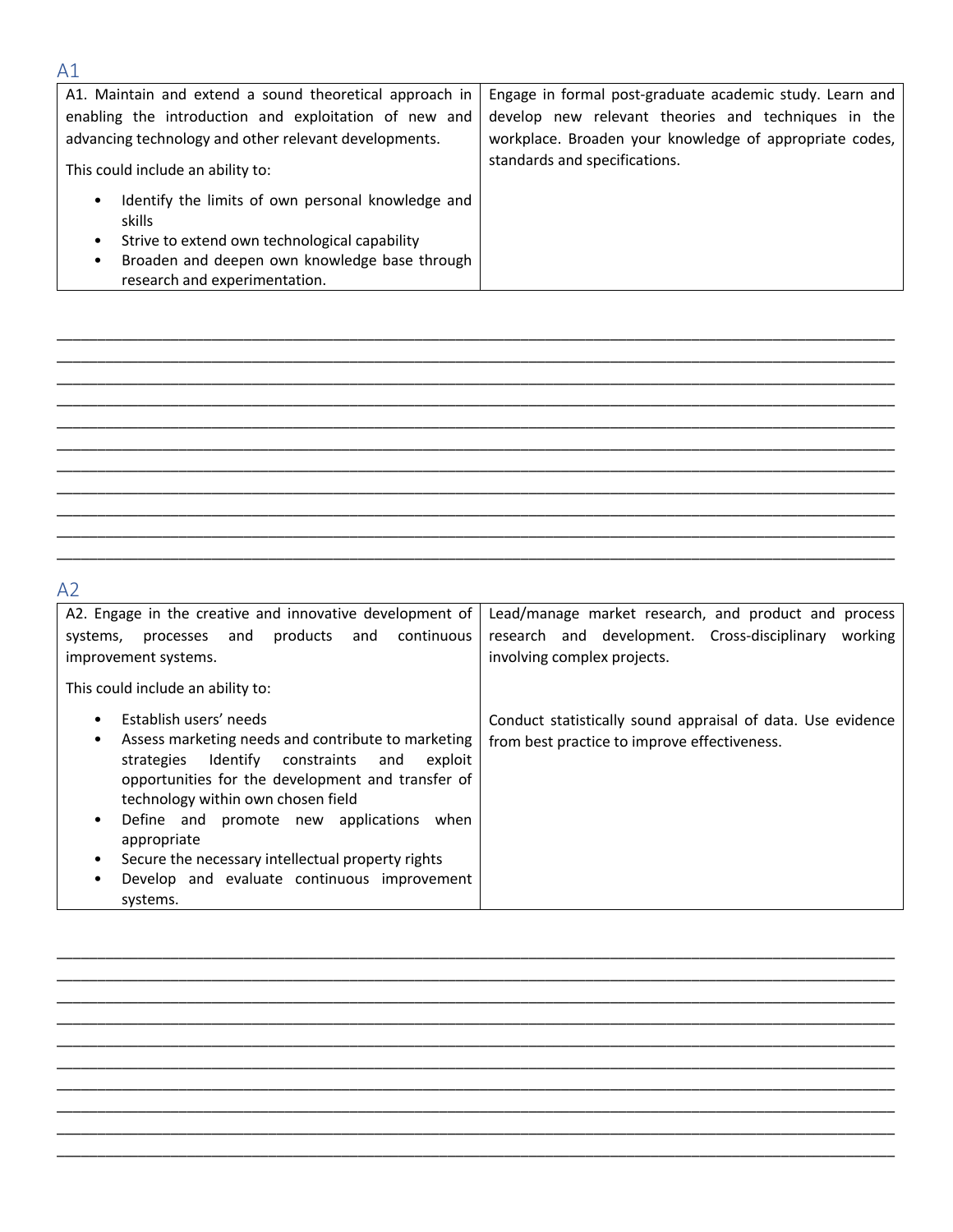| B1. Identify potential projects and opportunities.                                                                                                                                                                                                                 | Involvement in the marketing of and tendering for new                                                                                                                                                        |
|--------------------------------------------------------------------------------------------------------------------------------------------------------------------------------------------------------------------------------------------------------------------|--------------------------------------------------------------------------------------------------------------------------------------------------------------------------------------------------------------|
| This could include an ability to:<br>Explore the territory within own responsibility for<br>new opportunities<br>Review the potential for enhancing products,<br>$\bullet$<br>processes, systems, and services.<br>Use own knowledge of the employer's position to | products, processes and systems.<br>Involvement in the specification and procurement of new<br>products, processes and systems. Set targets, and draft<br>programs and action plans.<br>Schedule activities. |
| assess the viability of opportunities.                                                                                                                                                                                                                             |                                                                                                                                                                                                              |

\_\_\_\_\_\_\_\_\_\_\_\_\_\_\_\_\_\_\_\_\_\_\_\_\_\_\_\_\_\_\_\_\_\_\_\_\_\_\_\_\_\_\_\_\_\_\_\_\_\_\_\_\_\_\_\_\_\_\_\_\_\_\_\_\_\_\_\_\_\_\_\_\_\_\_\_\_\_\_\_\_\_\_\_\_\_\_\_\_\_\_\_\_\_\_\_\_\_\_\_\_\_\_  $\_$  , and the set of the set of the set of the set of the set of the set of the set of the set of the set of the set of the set of the set of the set of the set of the set of the set of the set of the set of the set of th \_\_\_\_\_\_\_\_\_\_\_\_\_\_\_\_\_\_\_\_\_\_\_\_\_\_\_\_\_\_\_\_\_\_\_\_\_\_\_\_\_\_\_\_\_\_\_\_\_\_\_\_\_\_\_\_\_\_\_\_\_\_\_\_\_\_\_\_\_\_\_\_\_\_\_\_\_\_\_\_\_\_\_\_\_\_\_\_\_\_\_\_\_\_\_\_\_\_\_\_\_\_\_ \_\_\_\_\_\_\_\_\_\_\_\_\_\_\_\_\_\_\_\_\_\_\_\_\_\_\_\_\_\_\_\_\_\_\_\_\_\_\_\_\_\_\_\_\_\_\_\_\_\_\_\_\_\_\_\_\_\_\_\_\_\_\_\_\_\_\_\_\_\_\_\_\_\_\_\_\_\_\_\_\_\_\_\_\_\_\_\_\_\_\_\_\_\_\_\_\_\_\_\_\_\_\_ \_\_\_\_\_\_\_\_\_\_\_\_\_\_\_\_\_\_\_\_\_\_\_\_\_\_\_\_\_\_\_\_\_\_\_\_\_\_\_\_\_\_\_\_\_\_\_\_\_\_\_\_\_\_\_\_\_\_\_\_\_\_\_\_\_\_\_\_\_\_\_\_\_\_\_\_\_\_\_\_\_\_\_\_\_\_\_\_\_\_\_\_\_\_\_\_\_\_\_\_\_\_\_ \_\_\_\_\_\_\_\_\_\_\_\_\_\_\_\_\_\_\_\_\_\_\_\_\_\_\_\_\_\_\_\_\_\_\_\_\_\_\_\_\_\_\_\_\_\_\_\_\_\_\_\_\_\_\_\_\_\_\_\_\_\_\_\_\_\_\_\_\_\_\_\_\_\_\_\_\_\_\_\_\_\_\_\_\_\_\_\_\_\_\_\_\_\_\_\_\_\_\_\_\_\_\_ \_\_\_\_\_\_\_\_\_\_\_\_\_\_\_\_\_\_\_\_\_\_\_\_\_\_\_\_\_\_\_\_\_\_\_\_\_\_\_\_\_\_\_\_\_\_\_\_\_\_\_\_\_\_\_\_\_\_\_\_\_\_\_\_\_\_\_\_\_\_\_\_\_\_\_\_\_\_\_\_\_\_\_\_\_\_\_\_\_\_\_\_\_\_\_\_\_\_\_\_\_\_\_  $\_$  , and the set of the set of the set of the set of the set of the set of the set of the set of the set of the set of the set of the set of the set of the set of the set of the set of the set of the set of the set of th  $\_$  , and the set of the set of the set of the set of the set of the set of the set of the set of the set of the set of the set of the set of the set of the set of the set of the set of the set of the set of the set of th  $\_$  , and the set of the set of the set of the set of the set of the set of the set of the set of the set of the set of the set of the set of the set of the set of the set of the set of the set of the set of the set of th

|         | .,<br>w |
|---------|---------|
| n ve    |         |
| I<br>۰, |         |

| B2. Conduct appropriate research and undertake design and                                                                                                                            | Carry out formal theoretical research. Carry out basic and/or                                                                                                                           |
|--------------------------------------------------------------------------------------------------------------------------------------------------------------------------------------|-----------------------------------------------------------------------------------------------------------------------------------------------------------------------------------------|
| development of solutions.                                                                                                                                                            | applied research on the job. Lead/manage value and whole                                                                                                                                |
| This could include an ability to:<br>appropriate<br>research<br>Identify<br>and<br>agree                                                                                             | life costing. Lead design teams. Draft specifications. Develop<br>and test options. Identify resources and costs of options.<br>Produce concept designs and develop these into detailed |
| methodologies                                                                                                                                                                        | designs.                                                                                                                                                                                |
| Assemble the necessary resources                                                                                                                                                     |                                                                                                                                                                                         |
| Carry out the necessary tests                                                                                                                                                        |                                                                                                                                                                                         |
| Collect, analyze and evaluate the relevant data                                                                                                                                      |                                                                                                                                                                                         |
| Draft, present and agree design results and<br>recommendations, taking account of cost, quality,<br>safety, reliability, appearance, fitness for purpose<br>and environmental impact |                                                                                                                                                                                         |
| Undertake design.                                                                                                                                                                    |                                                                                                                                                                                         |



#### B1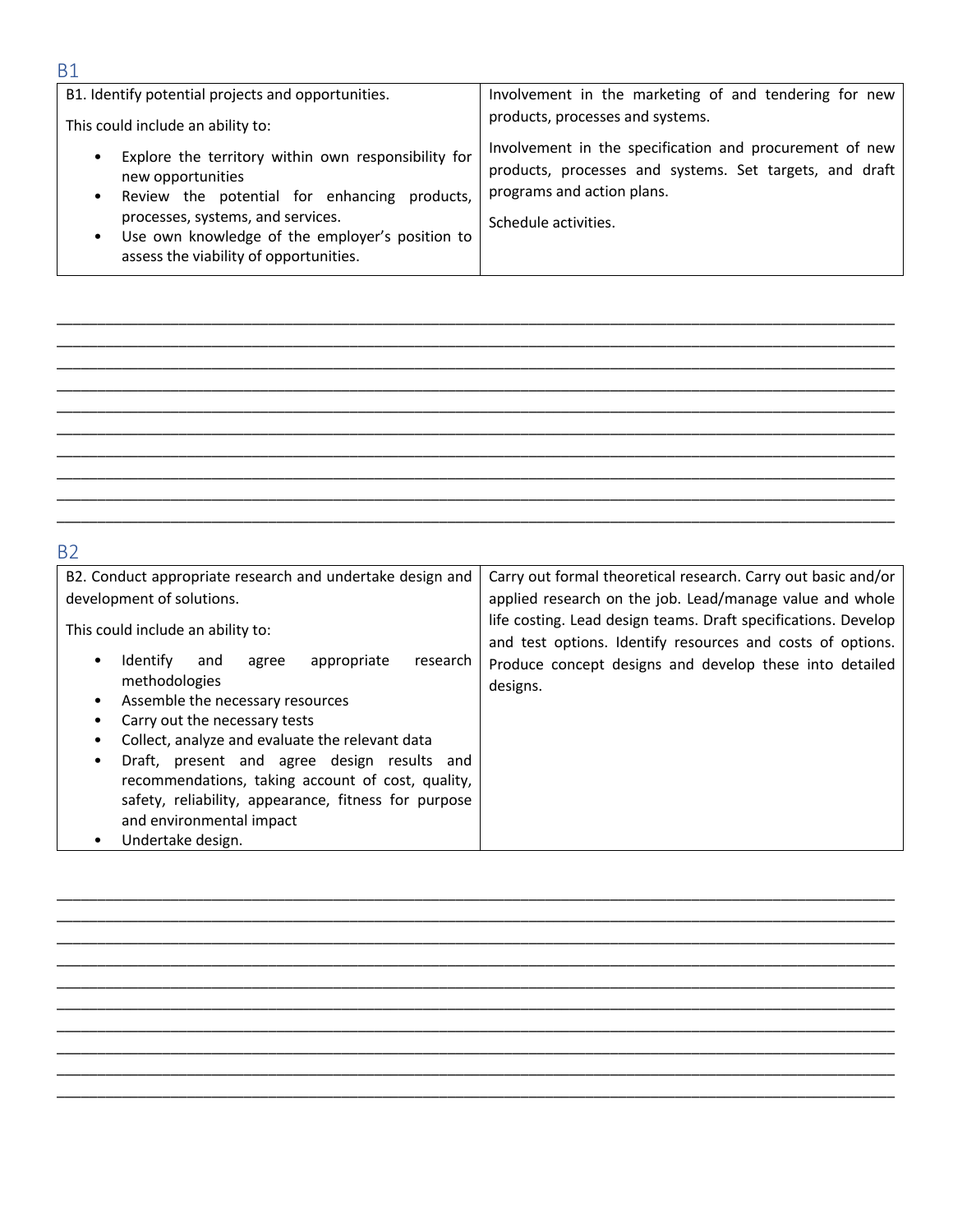| B3.<br>design<br>solutions<br>evaluate<br>and<br>their<br>Implement<br>effectiveness.                                                                                                                                                                                                                                                                                                                                                                                                                                            | Follow the design process through into product or service<br>realization and its evaluation. Prepare and present reports on                                  |
|----------------------------------------------------------------------------------------------------------------------------------------------------------------------------------------------------------------------------------------------------------------------------------------------------------------------------------------------------------------------------------------------------------------------------------------------------------------------------------------------------------------------------------|--------------------------------------------------------------------------------------------------------------------------------------------------------------|
| This could include an ability to:<br>Ensure that the application of the design results in<br>$\bullet$<br>the appropriate practical outcome<br>Implement design solutions, taking account of critical<br>$\bullet$<br>constraints<br>Determine the criteria for evaluating the design<br>$\bullet$<br>solutions<br>against<br>the<br>the<br>original<br>Evaluate<br>outcome<br>$\bullet$<br>specification<br>Actively learn from feedback on results to improve<br>$\bullet$<br>future design solutions and build best practice. | the evaluation of the effectiveness of the designs. Manage<br>product improvement. Interpret and analyze performance.<br>Determine critical success factors. |

\_\_\_\_\_\_\_\_\_\_\_\_\_\_\_\_\_\_\_\_\_\_\_\_\_\_\_\_\_\_\_\_\_\_\_\_\_\_\_\_\_\_\_\_\_\_\_\_\_\_\_\_\_\_\_\_\_\_\_\_\_\_\_\_\_\_\_\_\_\_\_\_\_\_\_\_\_\_\_\_\_\_\_\_\_\_\_\_\_\_\_\_\_\_\_\_\_\_\_\_\_\_\_ \_\_\_\_\_\_\_\_\_\_\_\_\_\_\_\_\_\_\_\_\_\_\_\_\_\_\_\_\_\_\_\_\_\_\_\_\_\_\_\_\_\_\_\_\_\_\_\_\_\_\_\_\_\_\_\_\_\_\_\_\_\_\_\_\_\_\_\_\_\_\_\_\_\_\_\_\_\_\_\_\_\_\_\_\_\_\_\_\_\_\_\_\_\_\_\_\_\_\_\_\_\_\_  $\_$  , and the set of the set of the set of the set of the set of the set of the set of the set of the set of the set of the set of the set of the set of the set of the set of the set of the set of the set of the set of th  $\_$  , and the set of the set of the set of the set of the set of the set of the set of the set of the set of the set of the set of the set of the set of the set of the set of the set of the set of the set of the set of th \_\_\_\_\_\_\_\_\_\_\_\_\_\_\_\_\_\_\_\_\_\_\_\_\_\_\_\_\_\_\_\_\_\_\_\_\_\_\_\_\_\_\_\_\_\_\_\_\_\_\_\_\_\_\_\_\_\_\_\_\_\_\_\_\_\_\_\_\_\_\_\_\_\_\_\_\_\_\_\_\_\_\_\_\_\_\_\_\_\_\_\_\_\_\_\_\_\_\_\_\_\_\_ \_\_\_\_\_\_\_\_\_\_\_\_\_\_\_\_\_\_\_\_\_\_\_\_\_\_\_\_\_\_\_\_\_\_\_\_\_\_\_\_\_\_\_\_\_\_\_\_\_\_\_\_\_\_\_\_\_\_\_\_\_\_\_\_\_\_\_\_\_\_\_\_\_\_\_\_\_\_\_\_\_\_\_\_\_\_\_\_\_\_\_\_\_\_\_\_\_\_\_\_\_\_\_ \_\_\_\_\_\_\_\_\_\_\_\_\_\_\_\_\_\_\_\_\_\_\_\_\_\_\_\_\_\_\_\_\_\_\_\_\_\_\_\_\_\_\_\_\_\_\_\_\_\_\_\_\_\_\_\_\_\_\_\_\_\_\_\_\_\_\_\_\_\_\_\_\_\_\_\_\_\_\_\_\_\_\_\_\_\_\_\_\_\_\_\_\_\_\_\_\_\_\_\_\_\_\_ \_\_\_\_\_\_\_\_\_\_\_\_\_\_\_\_\_\_\_\_\_\_\_\_\_\_\_\_\_\_\_\_\_\_\_\_\_\_\_\_\_\_\_\_\_\_\_\_\_\_\_\_\_\_\_\_\_\_\_\_\_\_\_\_\_\_\_\_\_\_\_\_\_\_\_\_\_\_\_\_\_\_\_\_\_\_\_\_\_\_\_\_\_\_\_\_\_\_\_\_\_\_\_ \_\_\_\_\_\_\_\_\_\_\_\_\_\_\_\_\_\_\_\_\_\_\_\_\_\_\_\_\_\_\_\_\_\_\_\_\_\_\_\_\_\_\_\_\_\_\_\_\_\_\_\_\_\_\_\_\_\_\_\_\_\_\_\_\_\_\_\_\_\_\_\_\_\_\_\_\_\_\_\_\_\_\_\_\_\_\_\_\_\_\_\_\_\_\_\_\_\_\_\_\_\_\_  $\_$  , and the set of the set of the set of the set of the set of the set of the set of the set of the set of the set of the set of the set of the set of the set of the set of the set of the set of the set of the set of th

### C1

| C1. Plan for effective project implementation.                                                                                                                                                                                                                                                                                                                                                                                                             | Lead/manage project planning activities. Produce and                                                                                                                                                                                                               |
|------------------------------------------------------------------------------------------------------------------------------------------------------------------------------------------------------------------------------------------------------------------------------------------------------------------------------------------------------------------------------------------------------------------------------------------------------------|--------------------------------------------------------------------------------------------------------------------------------------------------------------------------------------------------------------------------------------------------------------------|
| This could include an ability to:<br>affecting<br>factors<br>the<br>project<br>Identify<br>the<br>٠<br>implementation<br>Lead on preparing and agreeing implementation<br>$\bullet$<br>plans and method statements<br>Ensure that the necessary resources are secured and<br>$\bullet$<br>brief the project team<br>Negotiate the necessary contractual arrangements<br>$\bullet$<br>with other stakeholders (client, subcontractors,<br>suppliers, etc.). | implement procurement plans. Carry out project risk<br>assessments. Collaborate with key stakeholders and<br>negotiate agreement to the plans. Plan programs and delivery<br>of tasks. Identify resources and costs. Negotiate and agree<br>contracts/work orders. |

\_\_\_\_\_\_\_\_\_\_\_\_\_\_\_\_\_\_\_\_\_\_\_\_\_\_\_\_\_\_\_\_\_\_\_\_\_\_\_\_\_\_\_\_\_\_\_\_\_\_\_\_\_\_\_\_\_\_\_\_\_\_\_\_\_\_\_\_\_\_\_\_\_\_\_\_\_\_\_\_\_\_\_\_\_\_\_\_\_\_\_\_\_\_\_\_\_\_\_\_\_\_\_  $\_$  , and the set of the set of the set of the set of the set of the set of the set of the set of the set of the set of the set of the set of the set of the set of the set of the set of the set of the set of the set of th  $\_$  , and the set of the set of the set of the set of the set of the set of the set of the set of the set of the set of the set of the set of the set of the set of the set of the set of the set of the set of the set of th  $\_$  , and the set of the set of the set of the set of the set of the set of the set of the set of the set of the set of the set of the set of the set of the set of the set of the set of the set of the set of the set of th \_\_\_\_\_\_\_\_\_\_\_\_\_\_\_\_\_\_\_\_\_\_\_\_\_\_\_\_\_\_\_\_\_\_\_\_\_\_\_\_\_\_\_\_\_\_\_\_\_\_\_\_\_\_\_\_\_\_\_\_\_\_\_\_\_\_\_\_\_\_\_\_\_\_\_\_\_\_\_\_\_\_\_\_\_\_\_\_\_\_\_\_\_\_\_\_\_\_\_\_\_\_\_ \_\_\_\_\_\_\_\_\_\_\_\_\_\_\_\_\_\_\_\_\_\_\_\_\_\_\_\_\_\_\_\_\_\_\_\_\_\_\_\_\_\_\_\_\_\_\_\_\_\_\_\_\_\_\_\_\_\_\_\_\_\_\_\_\_\_\_\_\_\_\_\_\_\_\_\_\_\_\_\_\_\_\_\_\_\_\_\_\_\_\_\_\_\_\_\_\_\_\_\_\_\_\_ \_\_\_\_\_\_\_\_\_\_\_\_\_\_\_\_\_\_\_\_\_\_\_\_\_\_\_\_\_\_\_\_\_\_\_\_\_\_\_\_\_\_\_\_\_\_\_\_\_\_\_\_\_\_\_\_\_\_\_\_\_\_\_\_\_\_\_\_\_\_\_\_\_\_\_\_\_\_\_\_\_\_\_\_\_\_\_\_\_\_\_\_\_\_\_\_\_\_\_\_\_\_\_ \_\_\_\_\_\_\_\_\_\_\_\_\_\_\_\_\_\_\_\_\_\_\_\_\_\_\_\_\_\_\_\_\_\_\_\_\_\_\_\_\_\_\_\_\_\_\_\_\_\_\_\_\_\_\_\_\_\_\_\_\_\_\_\_\_\_\_\_\_\_\_\_\_\_\_\_\_\_\_\_\_\_\_\_\_\_\_\_\_\_\_\_\_\_\_\_\_\_\_\_\_\_\_ \_\_\_\_\_\_\_\_\_\_\_\_\_\_\_\_\_\_\_\_\_\_\_\_\_\_\_\_\_\_\_\_\_\_\_\_\_\_\_\_\_\_\_\_\_\_\_\_\_\_\_\_\_\_\_\_\_\_\_\_\_\_\_\_\_\_\_\_\_\_\_\_\_\_\_\_\_\_\_\_\_\_\_\_\_\_\_\_\_\_\_\_\_\_\_\_\_\_\_\_\_\_\_

### B3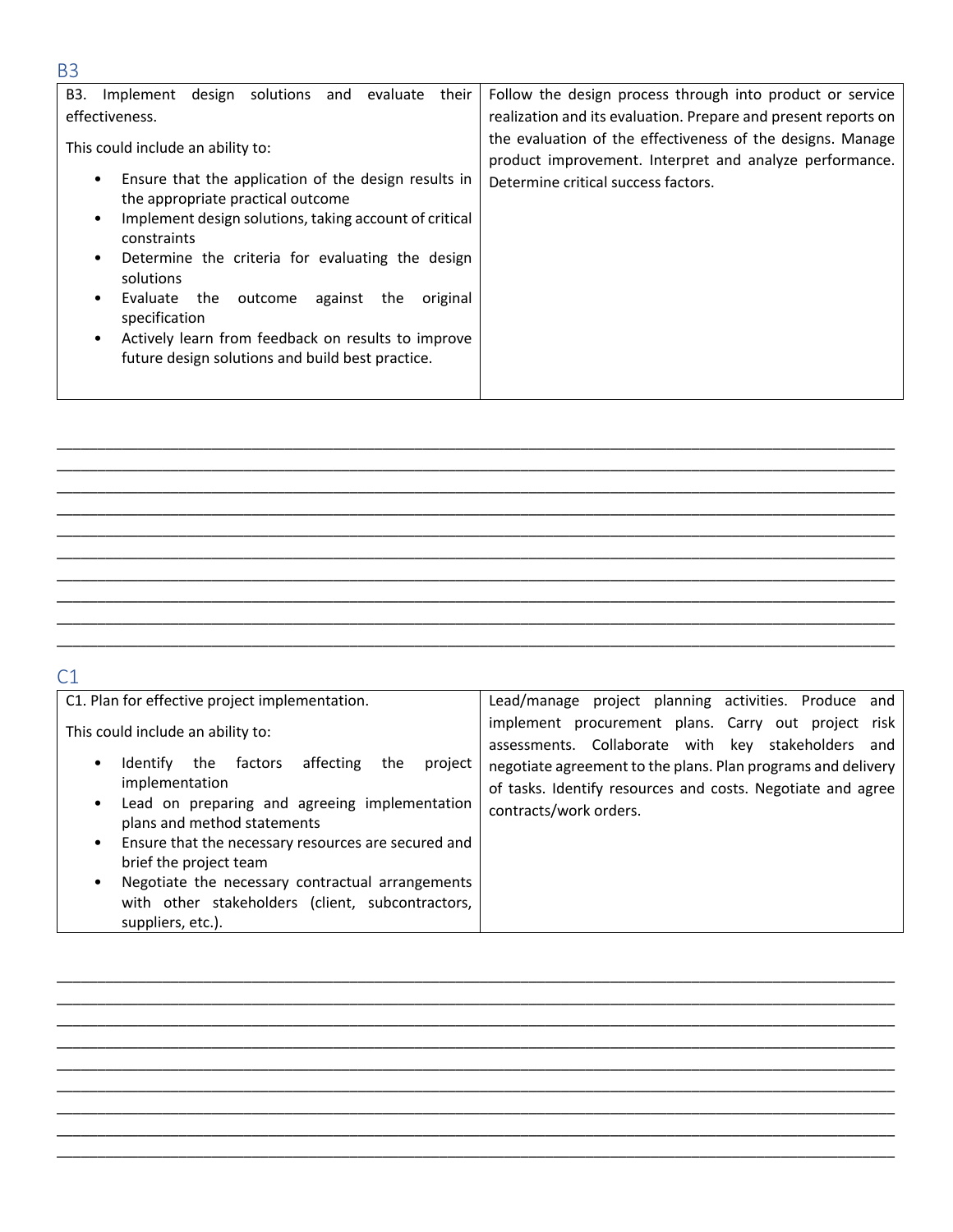| C <sub>2</sub>                                                                                                                                                                                                                                                                                                                                                                                        |                                                                                                                          |
|-------------------------------------------------------------------------------------------------------------------------------------------------------------------------------------------------------------------------------------------------------------------------------------------------------------------------------------------------------------------------------------------------------|--------------------------------------------------------------------------------------------------------------------------|
| C2. Plan, budget, organize, direct and control tasks, people                                                                                                                                                                                                                                                                                                                                          | Take responsibility for and control project operations.                                                                  |
| and resources.                                                                                                                                                                                                                                                                                                                                                                                        | Manage the balance between quality, cost and time. Manage                                                                |
| This could include an ability to:                                                                                                                                                                                                                                                                                                                                                                     | contingency systems. Manage project funding, payments and<br>obligations.<br>Satisfy<br>legal and statutory<br>recovery. |
| Set up appropriate management systems<br>Agree on quality standards, program and budget<br>within legal and statutory requirements<br>Organize and lead work teams, coordinating project<br>activities<br>Ensure that variations from quality standards,<br>program and budgets are identified, and that<br>corrective action is taken<br>Gather and evaluate feedback and recommend<br>improvements. | Lead/manage tasks within identified financial, commercial<br>and regulatory constraints.                                 |

\_\_\_\_\_\_\_\_\_\_\_\_\_\_\_\_\_\_\_\_\_\_\_\_\_\_\_\_\_\_\_\_\_\_\_\_\_\_\_\_\_\_\_\_\_\_\_\_\_\_\_\_\_\_\_\_\_\_\_\_\_\_\_\_\_\_\_\_\_\_\_\_\_\_\_\_\_\_\_\_\_\_\_\_\_\_\_\_\_\_\_\_\_\_\_\_\_\_\_\_\_\_\_ \_\_\_\_\_\_\_\_\_\_\_\_\_\_\_\_\_\_\_\_\_\_\_\_\_\_\_\_\_\_\_\_\_\_\_\_\_\_\_\_\_\_\_\_\_\_\_\_\_\_\_\_\_\_\_\_\_\_\_\_\_\_\_\_\_\_\_\_\_\_\_\_\_\_\_\_\_\_\_\_\_\_\_\_\_\_\_\_\_\_\_\_\_\_\_\_\_\_\_\_\_\_\_ \_\_\_\_\_\_\_\_\_\_\_\_\_\_\_\_\_\_\_\_\_\_\_\_\_\_\_\_\_\_\_\_\_\_\_\_\_\_\_\_\_\_\_\_\_\_\_\_\_\_\_\_\_\_\_\_\_\_\_\_\_\_\_\_\_\_\_\_\_\_\_\_\_\_\_\_\_\_\_\_\_\_\_\_\_\_\_\_\_\_\_\_\_\_\_\_\_\_\_\_\_\_\_  $\_$  , and the set of the set of the set of the set of the set of the set of the set of the set of the set of the set of the set of the set of the set of the set of the set of the set of the set of the set of the set of th  $\_$  , and the set of the set of the set of the set of the set of the set of the set of the set of the set of the set of the set of the set of the set of the set of the set of the set of the set of the set of the set of th \_\_\_\_\_\_\_\_\_\_\_\_\_\_\_\_\_\_\_\_\_\_\_\_\_\_\_\_\_\_\_\_\_\_\_\_\_\_\_\_\_\_\_\_\_\_\_\_\_\_\_\_\_\_\_\_\_\_\_\_\_\_\_\_\_\_\_\_\_\_\_\_\_\_\_\_\_\_\_\_\_\_\_\_\_\_\_\_\_\_\_\_\_\_\_\_\_\_\_\_\_\_\_ \_\_\_\_\_\_\_\_\_\_\_\_\_\_\_\_\_\_\_\_\_\_\_\_\_\_\_\_\_\_\_\_\_\_\_\_\_\_\_\_\_\_\_\_\_\_\_\_\_\_\_\_\_\_\_\_\_\_\_\_\_\_\_\_\_\_\_\_\_\_\_\_\_\_\_\_\_\_\_\_\_\_\_\_\_\_\_\_\_\_\_\_\_\_\_\_\_\_\_\_\_\_\_ \_\_\_\_\_\_\_\_\_\_\_\_\_\_\_\_\_\_\_\_\_\_\_\_\_\_\_\_\_\_\_\_\_\_\_\_\_\_\_\_\_\_\_\_\_\_\_\_\_\_\_\_\_\_\_\_\_\_\_\_\_\_\_\_\_\_\_\_\_\_\_\_\_\_\_\_\_\_\_\_\_\_\_\_\_\_\_\_\_\_\_\_\_\_\_\_\_\_\_\_\_\_\_ \_\_\_\_\_\_\_\_\_\_\_\_\_\_\_\_\_\_\_\_\_\_\_\_\_\_\_\_\_\_\_\_\_\_\_\_\_\_\_\_\_\_\_\_\_\_\_\_\_\_\_\_\_\_\_\_\_\_\_\_\_\_\_\_\_\_\_\_\_\_\_\_\_\_\_\_\_\_\_\_\_\_\_\_\_\_\_\_\_\_\_\_\_\_\_\_\_\_\_\_\_\_\_ \_\_\_\_\_\_\_\_\_\_\_\_\_\_\_\_\_\_\_\_\_\_\_\_\_\_\_\_\_\_\_\_\_\_\_\_\_\_\_\_\_\_\_\_\_\_\_\_\_\_\_\_\_\_\_\_\_\_\_\_\_\_\_\_\_\_\_\_\_\_\_\_\_\_\_\_\_\_\_\_\_\_\_\_\_\_\_\_\_\_\_\_\_\_\_\_\_\_\_\_\_\_\_

#### $\overline{C}$

| C3. Lead teams and develop staff to meet changing technical                                                                                                                                                                                                                                                                                    | Carry out/contribute to staff appraisals. Plan/contribute to                                                                         |
|------------------------------------------------------------------------------------------------------------------------------------------------------------------------------------------------------------------------------------------------------------------------------------------------------------------------------------------------|--------------------------------------------------------------------------------------------------------------------------------------|
| and managerial needs.                                                                                                                                                                                                                                                                                                                          | the training and development of staff. Gather evidence from                                                                          |
| This could include an ability to:<br>Agree objectives and work plans with teams and<br>$\bullet$<br>individuals<br>Identify team and individual needs, and plan for their<br>$\bullet$<br>development<br>Lead and support team and individual development<br>٠<br>Assess team and individual performance and provide<br>$\bullet$<br>feedback. | colleagues of the management, assessment and feedback<br>that you have provided. Carry out/contribute to disciplinary<br>procedures. |

\_\_\_\_\_\_\_\_\_\_\_\_\_\_\_\_\_\_\_\_\_\_\_\_\_\_\_\_\_\_\_\_\_\_\_\_\_\_\_\_\_\_\_\_\_\_\_\_\_\_\_\_\_\_\_\_\_\_\_\_\_\_\_\_\_\_\_\_\_\_\_\_\_\_\_\_\_\_\_\_\_\_\_\_\_\_\_\_\_\_\_\_\_\_\_\_\_\_\_\_\_\_\_ \_\_\_\_\_\_\_\_\_\_\_\_\_\_\_\_\_\_\_\_\_\_\_\_\_\_\_\_\_\_\_\_\_\_\_\_\_\_\_\_\_\_\_\_\_\_\_\_\_\_\_\_\_\_\_\_\_\_\_\_\_\_\_\_\_\_\_\_\_\_\_\_\_\_\_\_\_\_\_\_\_\_\_\_\_\_\_\_\_\_\_\_\_\_\_\_\_\_\_\_\_\_\_  $\_$  , and the set of the set of the set of the set of the set of the set of the set of the set of the set of the set of the set of the set of the set of the set of the set of the set of the set of the set of the set of th \_\_\_\_\_\_\_\_\_\_\_\_\_\_\_\_\_\_\_\_\_\_\_\_\_\_\_\_\_\_\_\_\_\_\_\_\_\_\_\_\_\_\_\_\_\_\_\_\_\_\_\_\_\_\_\_\_\_\_\_\_\_\_\_\_\_\_\_\_\_\_\_\_\_\_\_\_\_\_\_\_\_\_\_\_\_\_\_\_\_\_\_\_\_\_\_\_\_\_\_\_\_\_  $\_$  , and the set of the set of the set of the set of the set of the set of the set of the set of the set of the set of the set of the set of the set of the set of the set of the set of the set of the set of the set of th \_\_\_\_\_\_\_\_\_\_\_\_\_\_\_\_\_\_\_\_\_\_\_\_\_\_\_\_\_\_\_\_\_\_\_\_\_\_\_\_\_\_\_\_\_\_\_\_\_\_\_\_\_\_\_\_\_\_\_\_\_\_\_\_\_\_\_\_\_\_\_\_\_\_\_\_\_\_\_\_\_\_\_\_\_\_\_\_\_\_\_\_\_\_\_\_\_\_\_\_\_\_\_ \_\_\_\_\_\_\_\_\_\_\_\_\_\_\_\_\_\_\_\_\_\_\_\_\_\_\_\_\_\_\_\_\_\_\_\_\_\_\_\_\_\_\_\_\_\_\_\_\_\_\_\_\_\_\_\_\_\_\_\_\_\_\_\_\_\_\_\_\_\_\_\_\_\_\_\_\_\_\_\_\_\_\_\_\_\_\_\_\_\_\_\_\_\_\_\_\_\_\_\_\_\_\_ \_\_\_\_\_\_\_\_\_\_\_\_\_\_\_\_\_\_\_\_\_\_\_\_\_\_\_\_\_\_\_\_\_\_\_\_\_\_\_\_\_\_\_\_\_\_\_\_\_\_\_\_\_\_\_\_\_\_\_\_\_\_\_\_\_\_\_\_\_\_\_\_\_\_\_\_\_\_\_\_\_\_\_\_\_\_\_\_\_\_\_\_\_\_\_\_\_\_\_\_\_\_\_ \_\_\_\_\_\_\_\_\_\_\_\_\_\_\_\_\_\_\_\_\_\_\_\_\_\_\_\_\_\_\_\_\_\_\_\_\_\_\_\_\_\_\_\_\_\_\_\_\_\_\_\_\_\_\_\_\_\_\_\_\_\_\_\_\_\_\_\_\_\_\_\_\_\_\_\_\_\_\_\_\_\_\_\_\_\_\_\_\_\_\_\_\_\_\_\_\_\_\_\_\_\_\_  $\_$  , and the set of the set of the set of the set of the set of the set of the set of the set of the set of the set of the set of the set of the set of the set of the set of the set of the set of the set of the set of th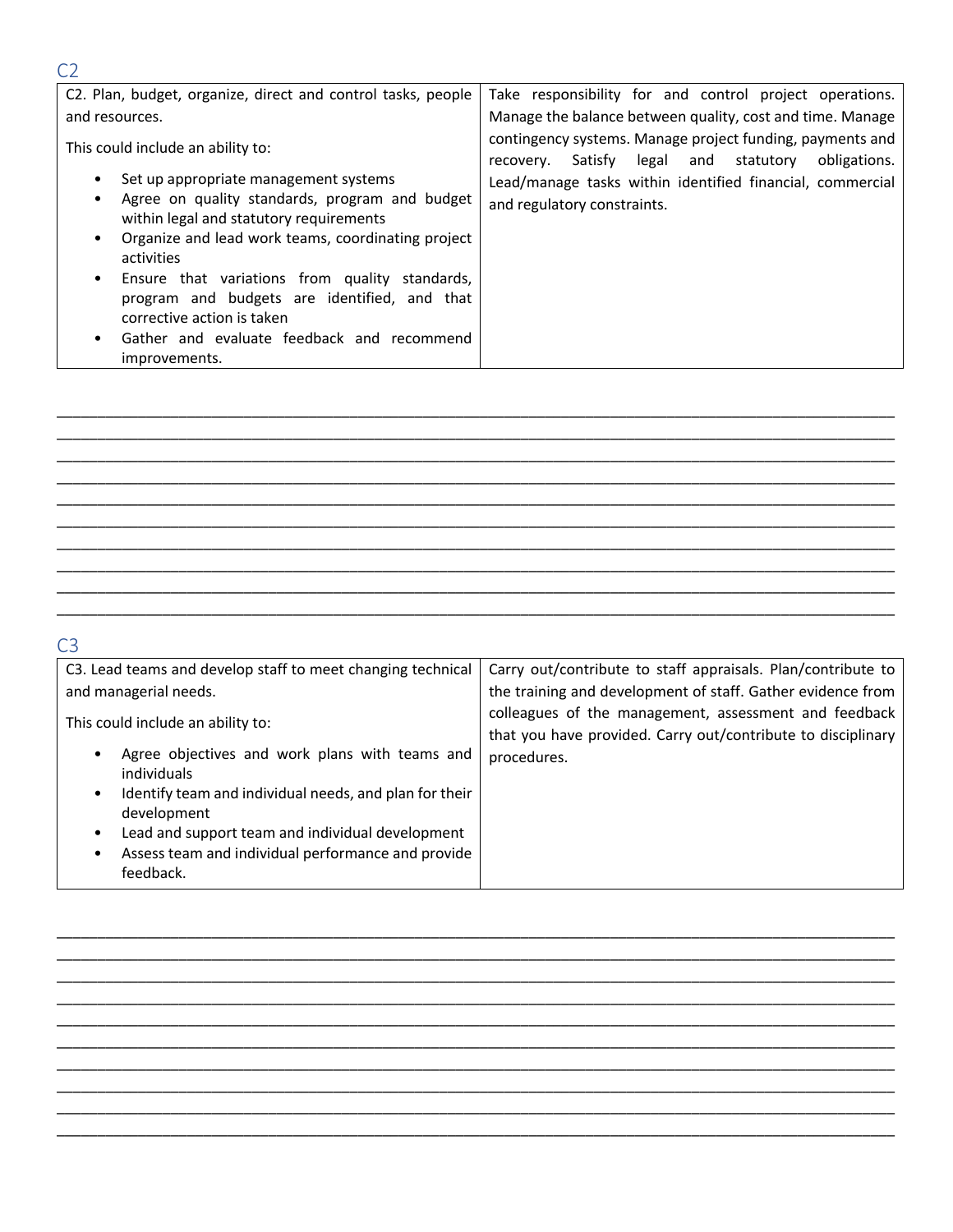| C4. Bring about continuous improvement through quality                                                                                                                                                                                                                        | Plan and implement best practice methods of continuous                                                          |
|-------------------------------------------------------------------------------------------------------------------------------------------------------------------------------------------------------------------------------------------------------------------------------|-----------------------------------------------------------------------------------------------------------------|
| management.                                                                                                                                                                                                                                                                   | improvement, e.g. ISO 9000, EFQM, balanced scorecard.                                                           |
| This could include an ability to:                                                                                                                                                                                                                                             | Carry out quality audits.                                                                                       |
| Promote quality throughout the organization and its<br>$\bullet$<br>customer and supplier networks<br>Develop and maintain operations to meet quality<br>$\bullet$<br>standards<br>evaluation<br>project<br>Direct<br>and<br>٠<br>propose<br>recommendations for improvement. | Monitor, maintain and improve delivery. Identify, implement<br>and evaluate changes to meet quality objectives. |

### $D1$

| D1. Communicate in English with others at all levels.                                                                                                                                                                                                | Reports, minutes of meetings, letters, programs, drawings, |
|------------------------------------------------------------------------------------------------------------------------------------------------------------------------------------------------------------------------------------------------------|------------------------------------------------------------|
| This could include an ability to:                                                                                                                                                                                                                    | specifications.                                            |
| Contribute to, chair and record meetings and<br>$\bullet$<br>discussions<br>Prepare letters, documents and reports on complex<br>$\bullet$<br>matters<br>information and provide<br>advice to<br>Exchange<br>technical and non-technical colleagues. |                                                            |



### $C4$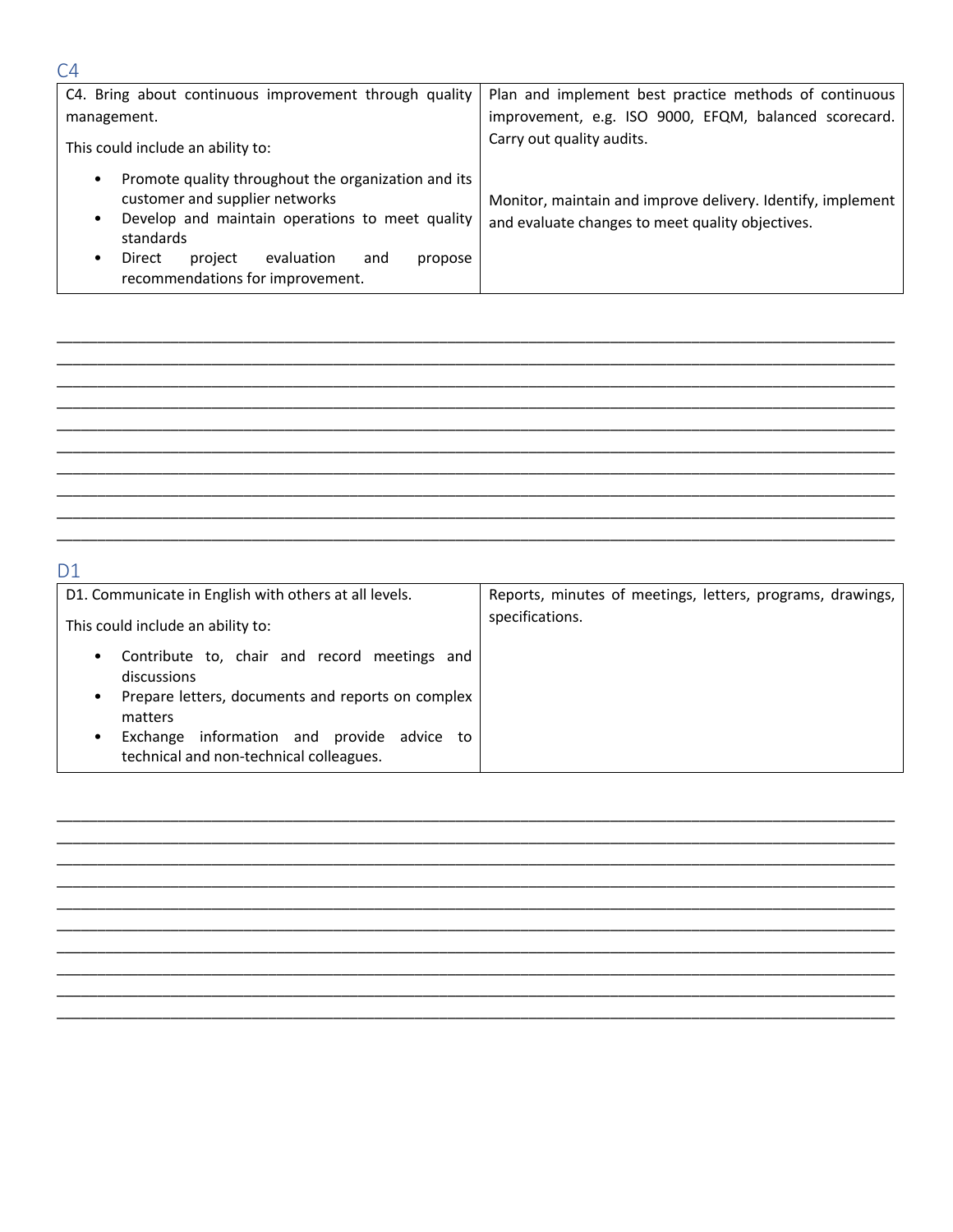### D<sub>2</sub>

| D2. Present and discuss proposals.                                                                                                                                     | Presentations, records of discussions and their outcomes. |
|------------------------------------------------------------------------------------------------------------------------------------------------------------------------|-----------------------------------------------------------|
| This could include an ability to:                                                                                                                                      |                                                           |
| Prepare and deliver presentations on strategic<br>٠<br>matters<br>Lead and sustain debates with audiences<br>٠<br>Feed the results back to improve the proposals.<br>٠ |                                                           |

## D<sub>3</sub>

| D3. Demonstrate personal and social skills.                                                                                                                                                                                                                                                                                                                                                                                | Records of meetings. Evidence from colleagues of your                                                            |
|----------------------------------------------------------------------------------------------------------------------------------------------------------------------------------------------------------------------------------------------------------------------------------------------------------------------------------------------------------------------------------------------------------------------------|------------------------------------------------------------------------------------------------------------------|
| This could include an ability to:                                                                                                                                                                                                                                                                                                                                                                                          | personal and social skills.                                                                                      |
| Know and manage own emotions, strengths and<br>$\bullet$<br>weaknesses<br>Be aware of the needs and concerns of others<br>$\bullet$<br>Be confident and flexible in dealing with new and<br>$\bullet$<br>changing interpersonal situations<br>Identify, agree and lead work towards collective goals<br>$\bullet$<br>Create, maintain and enhance productive working<br>$\bullet$<br>relationships, and resolve conflicts. | Take responsibility for productive working relationships.<br>Apply diversity and antidiscrimination legislation. |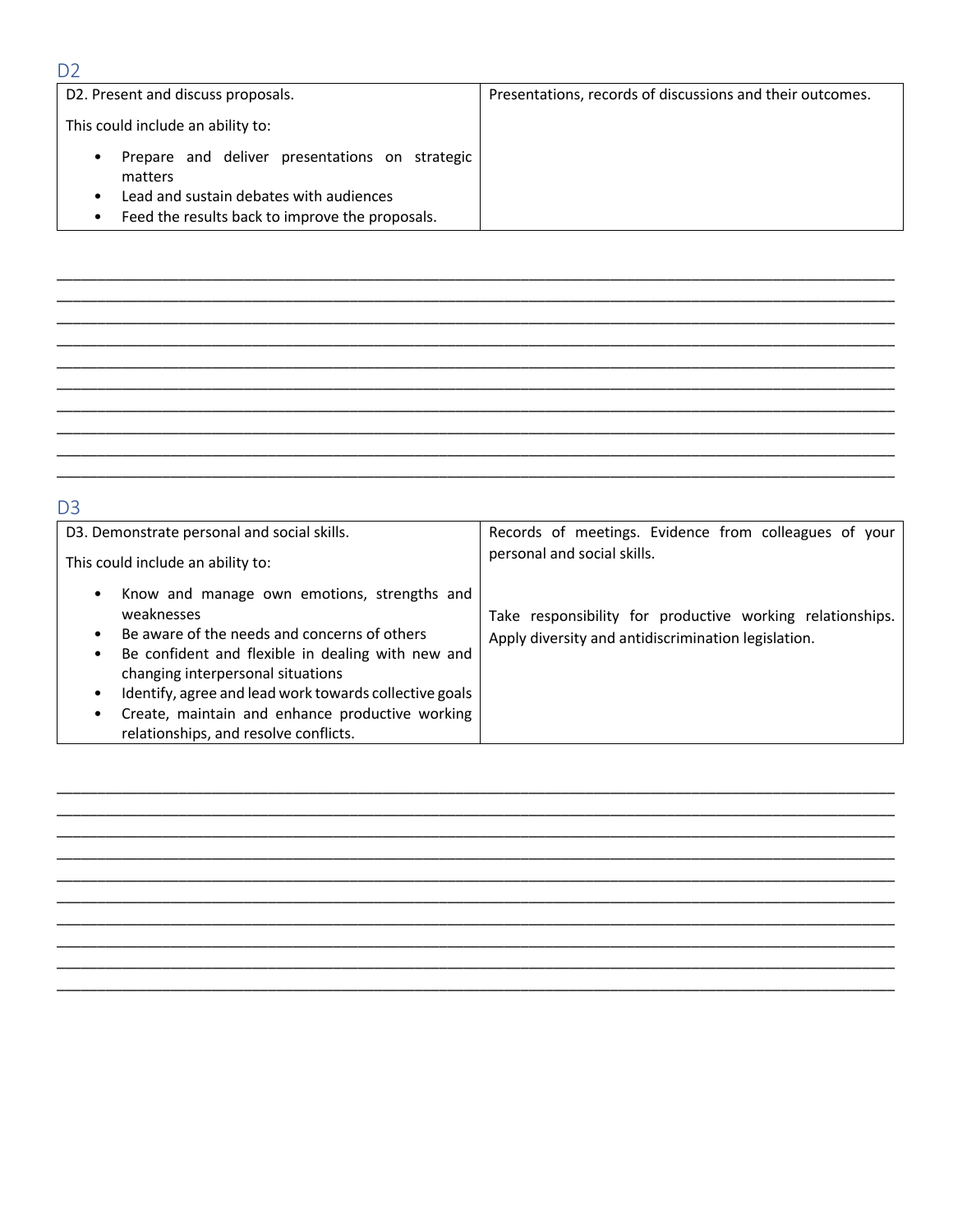#### E1. Comply with relevant codes of conduct. Work with a variety of conditions of contract. Demonstrate initiative in and commitment to the affairs of SUT and/or MTS. This could include an ability to: • Comply with the rules of professional conduct of SUT and/or MTS . Lead work within all relevant legislation and regulatory frameworks, including social and

| Ξ2                                                                                                                                                                                                                     |                                                                                                                                                        |
|------------------------------------------------------------------------------------------------------------------------------------------------------------------------------------------------------------------------|--------------------------------------------------------------------------------------------------------------------------------------------------------|
| E2. Manage and apply safe systems of work.                                                                                                                                                                             | Undertake formal health and safety (H&S) training. Work with                                                                                           |
| This could include an ability to:<br>Identify and take responsibility for own obligations<br>$\bullet$<br>for health, safety and welfare issues<br>Ensure that systems satisfy health, safety and welfare<br>$\bullet$ | H&S legislation and best practice and company safety policies.<br>Carry out safety audits. Identify and minimize hazards. Assess<br>and control risks. |
| requirements<br>implement<br>appropriate<br>Develop<br>and<br>hazard<br>$\bullet$<br>identification and risk management systems<br>Manage, evaluate and improve these systems.                                         | Evaluate the costs and benefits of safe working. Deliver<br>strategic H&S briefings and inductions.                                                    |

#### E1

employment legislation.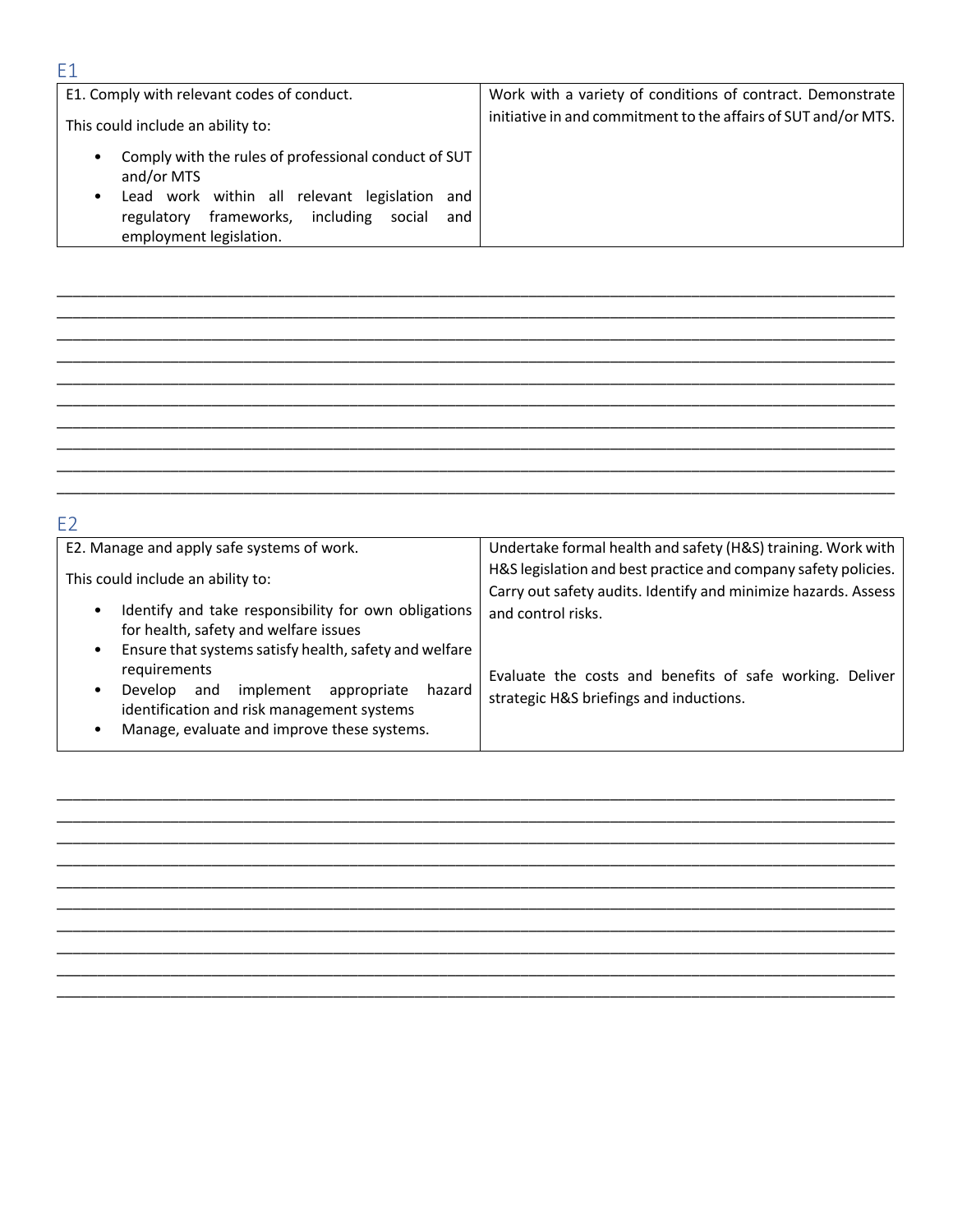| E <sub>3</sub>                                                                                                                                                                                                                                                                                                                                                                                                                        |                                                                                                                                                                                                                                                                    |
|---------------------------------------------------------------------------------------------------------------------------------------------------------------------------------------------------------------------------------------------------------------------------------------------------------------------------------------------------------------------------------------------------------------------------------------|--------------------------------------------------------------------------------------------------------------------------------------------------------------------------------------------------------------------------------------------------------------------|
| E3. Undertake activities in a way that contributes to<br>sustainable development.                                                                                                                                                                                                                                                                                                                                                     | Carry out environmental impact assessments.                                                                                                                                                                                                                        |
| This could include an ability to:                                                                                                                                                                                                                                                                                                                                                                                                     | Carry out environmental risk assessments.                                                                                                                                                                                                                          |
| Operate and act responsibly, taking account of the<br>need to progress environmental, social and economic<br>outcomes simultaneously<br>Use imagination, creativity and innovation to provide<br>٠<br>products and services which maintain and enhance<br>the quality of the environment and community, and<br>meet financial objectives<br>Understand and secure stakeholder involvement in<br>$\bullet$<br>sustainable development. | implement best<br>Plan<br>practice<br>environmental<br>and<br>management systems, e.g. ISO 14000. Work within<br>environmental legislation.<br>Adopt sustainable practices.<br>Achieve "triple bottom line" (i.e. social, economic and<br>environmental) outcomes. |
|                                                                                                                                                                                                                                                                                                                                                                                                                                       |                                                                                                                                                                                                                                                                    |

\_\_\_\_\_\_\_\_\_\_\_\_\_\_\_\_\_\_\_\_\_\_\_\_\_\_\_\_\_\_\_\_\_\_\_\_\_\_\_\_\_\_\_\_\_\_\_\_\_\_\_\_\_\_\_\_\_\_\_\_\_\_\_\_\_\_\_\_\_\_\_\_\_\_\_\_\_\_\_\_\_\_\_\_\_\_\_\_\_\_\_\_\_\_\_\_\_\_\_\_\_\_\_ \_\_\_\_\_\_\_\_\_\_\_\_\_\_\_\_\_\_\_\_\_\_\_\_\_\_\_\_\_\_\_\_\_\_\_\_\_\_\_\_\_\_\_\_\_\_\_\_\_\_\_\_\_\_\_\_\_\_\_\_\_\_\_\_\_\_\_\_\_\_\_\_\_\_\_\_\_\_\_\_\_\_\_\_\_\_\_\_\_\_\_\_\_\_\_\_\_\_\_\_\_\_\_  $\_$  , and the set of the set of the set of the set of the set of the set of the set of the set of the set of the set of the set of the set of the set of the set of the set of the set of the set of the set of the set of th  $\_$  , and the set of the set of the set of the set of the set of the set of the set of the set of the set of the set of the set of the set of the set of the set of the set of the set of the set of the set of the set of th  $\_$  , and the set of the set of the set of the set of the set of the set of the set of the set of the set of the set of the set of the set of the set of the set of the set of the set of the set of the set of the set of th \_\_\_\_\_\_\_\_\_\_\_\_\_\_\_\_\_\_\_\_\_\_\_\_\_\_\_\_\_\_\_\_\_\_\_\_\_\_\_\_\_\_\_\_\_\_\_\_\_\_\_\_\_\_\_\_\_\_\_\_\_\_\_\_\_\_\_\_\_\_\_\_\_\_\_\_\_\_\_\_\_\_\_\_\_\_\_\_\_\_\_\_\_\_\_\_\_\_\_\_\_\_\_ \_\_\_\_\_\_\_\_\_\_\_\_\_\_\_\_\_\_\_\_\_\_\_\_\_\_\_\_\_\_\_\_\_\_\_\_\_\_\_\_\_\_\_\_\_\_\_\_\_\_\_\_\_\_\_\_\_\_\_\_\_\_\_\_\_\_\_\_\_\_\_\_\_\_\_\_\_\_\_\_\_\_\_\_\_\_\_\_\_\_\_\_\_\_\_\_\_\_\_\_\_\_\_ \_\_\_\_\_\_\_\_\_\_\_\_\_\_\_\_\_\_\_\_\_\_\_\_\_\_\_\_\_\_\_\_\_\_\_\_\_\_\_\_\_\_\_\_\_\_\_\_\_\_\_\_\_\_\_\_\_\_\_\_\_\_\_\_\_\_\_\_\_\_\_\_\_\_\_\_\_\_\_\_\_\_\_\_\_\_\_\_\_\_\_\_\_\_\_\_\_\_\_\_\_\_\_ \_\_\_\_\_\_\_\_\_\_\_\_\_\_\_\_\_\_\_\_\_\_\_\_\_\_\_\_\_\_\_\_\_\_\_\_\_\_\_\_\_\_\_\_\_\_\_\_\_\_\_\_\_\_\_\_\_\_\_\_\_\_\_\_\_\_\_\_\_\_\_\_\_\_\_\_\_\_\_\_\_\_\_\_\_\_\_\_\_\_\_\_\_\_\_\_\_\_\_\_\_\_\_  $\_$  , and the set of the set of the set of the set of the set of the set of the set of the set of the set of the set of the set of the set of the set of the set of the set of the set of the set of the set of the set of th

### E4

| E4. Carry out continuing professional development (CPD)                                                                                                                                                                                                                                     | Keep up to date with relevant national and international                                  |
|---------------------------------------------------------------------------------------------------------------------------------------------------------------------------------------------------------------------------------------------------------------------------------------------|-------------------------------------------------------------------------------------------|
| necessary to maintain and enhance competence in own area                                                                                                                                                                                                                                    | issues. Maintain CPD plans and records. Involvement with the                              |
| of practice.                                                                                                                                                                                                                                                                                | affairs of the IMarEST. Evidence of your development through                              |
| This could include an ability to:<br>Undertake reviews of own development needs<br>$\bullet$<br>Prepare action plans to meet personal and<br>٠<br>organizational objectives<br>Carry out planned (and unplanned) CPD activities<br>Maintain evidence of competence development<br>$\bullet$ | on-the-job learning, private study, inhouse courses, external<br>courses and conferences. |
| Evaluate CPD outcomes against the action plans<br>$\bullet$<br>Assist others with their own CPD.                                                                                                                                                                                            |                                                                                           |
|                                                                                                                                                                                                                                                                                             |                                                                                           |

\_\_\_\_\_\_\_\_\_\_\_\_\_\_\_\_\_\_\_\_\_\_\_\_\_\_\_\_\_\_\_\_\_\_\_\_\_\_\_\_\_\_\_\_\_\_\_\_\_\_\_\_\_\_\_\_\_\_\_\_\_\_\_\_\_\_\_\_\_\_\_\_\_\_\_\_\_\_\_\_\_\_\_\_\_\_\_\_\_\_\_\_\_\_\_\_\_\_\_\_\_\_\_ \_\_\_\_\_\_\_\_\_\_\_\_\_\_\_\_\_\_\_\_\_\_\_\_\_\_\_\_\_\_\_\_\_\_\_\_\_\_\_\_\_\_\_\_\_\_\_\_\_\_\_\_\_\_\_\_\_\_\_\_\_\_\_\_\_\_\_\_\_\_\_\_\_\_\_\_\_\_\_\_\_\_\_\_\_\_\_\_\_\_\_\_\_\_\_\_\_\_\_\_\_\_\_ \_\_\_\_\_\_\_\_\_\_\_\_\_\_\_\_\_\_\_\_\_\_\_\_\_\_\_\_\_\_\_\_\_\_\_\_\_\_\_\_\_\_\_\_\_\_\_\_\_\_\_\_\_\_\_\_\_\_\_\_\_\_\_\_\_\_\_\_\_\_\_\_\_\_\_\_\_\_\_\_\_\_\_\_\_\_\_\_\_\_\_\_\_\_\_\_\_\_\_\_\_\_\_  $\_$  , and the set of the set of the set of the set of the set of the set of the set of the set of the set of the set of the set of the set of the set of the set of the set of the set of the set of the set of the set of th \_\_\_\_\_\_\_\_\_\_\_\_\_\_\_\_\_\_\_\_\_\_\_\_\_\_\_\_\_\_\_\_\_\_\_\_\_\_\_\_\_\_\_\_\_\_\_\_\_\_\_\_\_\_\_\_\_\_\_\_\_\_\_\_\_\_\_\_\_\_\_\_\_\_\_\_\_\_\_\_\_\_\_\_\_\_\_\_\_\_\_\_\_\_\_\_\_\_\_\_\_\_\_ \_\_\_\_\_\_\_\_\_\_\_\_\_\_\_\_\_\_\_\_\_\_\_\_\_\_\_\_\_\_\_\_\_\_\_\_\_\_\_\_\_\_\_\_\_\_\_\_\_\_\_\_\_\_\_\_\_\_\_\_\_\_\_\_\_\_\_\_\_\_\_\_\_\_\_\_\_\_\_\_\_\_\_\_\_\_\_\_\_\_\_\_\_\_\_\_\_\_\_\_\_\_\_ \_\_\_\_\_\_\_\_\_\_\_\_\_\_\_\_\_\_\_\_\_\_\_\_\_\_\_\_\_\_\_\_\_\_\_\_\_\_\_\_\_\_\_\_\_\_\_\_\_\_\_\_\_\_\_\_\_\_\_\_\_\_\_\_\_\_\_\_\_\_\_\_\_\_\_\_\_\_\_\_\_\_\_\_\_\_\_\_\_\_\_\_\_\_\_\_\_\_\_\_\_\_\_ \_\_\_\_\_\_\_\_\_\_\_\_\_\_\_\_\_\_\_\_\_\_\_\_\_\_\_\_\_\_\_\_\_\_\_\_\_\_\_\_\_\_\_\_\_\_\_\_\_\_\_\_\_\_\_\_\_\_\_\_\_\_\_\_\_\_\_\_\_\_\_\_\_\_\_\_\_\_\_\_\_\_\_\_\_\_\_\_\_\_\_\_\_\_\_\_\_\_\_\_\_\_\_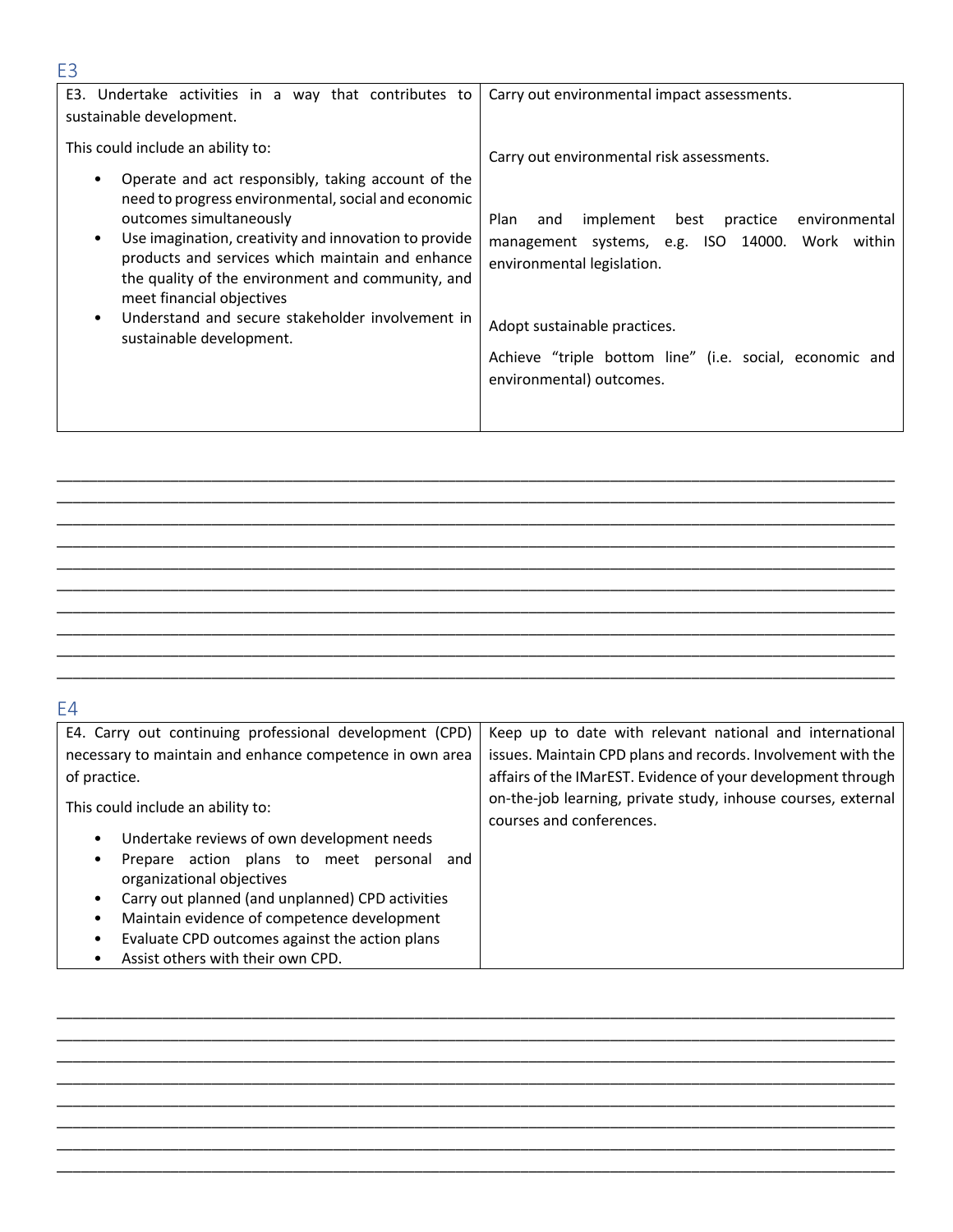### **Professional Development Activities**

 $\overline{\phantom{a}}$ 

 $\overline{\phantom{0}}$ 

 $\overline{\phantom{0}}$ 

 $\overline{\phantom{a}}$ 

 $\overline{\phantom{a}}$ 

 $\overline{\phantom{0}}$  $\overline{\phantom{a}}$ 

 $\overline{\phantom{a}}$ 

 $\overline{\phantom{a}}$ 

 $\overline{\phantom{a}}$ 

**Professional Membership** 

**Key Professional Development Activities** 

**Management and Leadership** 

Conferences

#### **Selected Recent Published Papers**